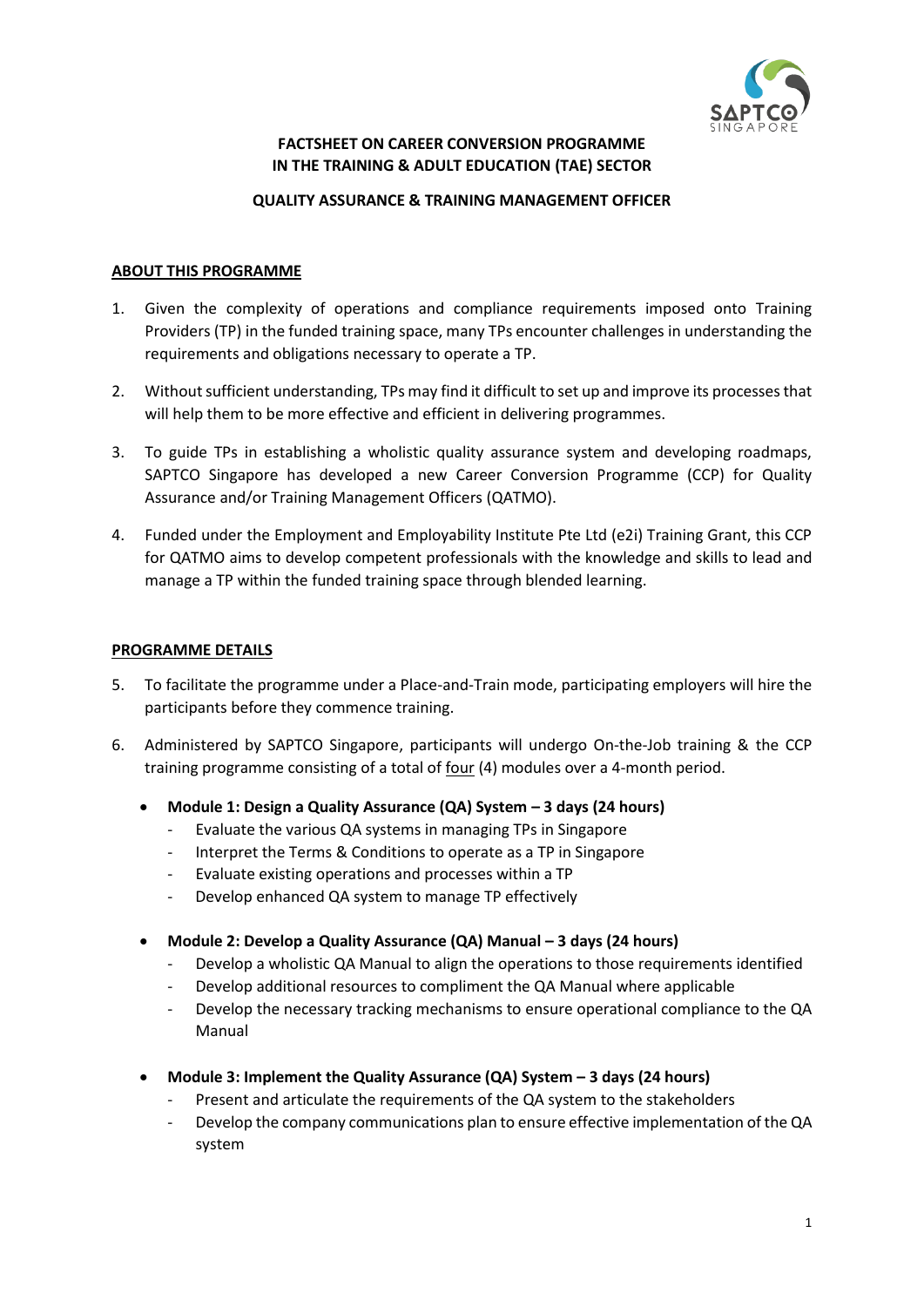

- Conduct presentations, training and coaching interventions to ensure effective implementation of the QA system
- **Module 4: Explore Trends Impacting the TAE Industry & Identify Strategies to Future-Ready TPs – 3 days (24 hours)**
	- Explore the TAE Industry Transformation Map (ITM) as a critical enabling infrastructure for SkillsFuture
	- Explore the TAE Industry Digital Plan (IDP) as a guide for the TAE industry to assess their digital readiness and opportunities to go digital
	- Explore innovations around the world that compliment strategies to future-ready TPs
	- Develop a transformation roadmap to facilitate such transition to future-ready TPs

## **SALARY**

7. Successful participants for the CCP for QATMO may expect a starting monthly gross salary of \$2,400 to \$3,200 and receive at least \$100 increment at the end of the 4 months training.

# **ELIGIBILITY CRITERIA**

- 8. Participants must fulfil the following criteria:
	- Singapore Citizen or Permanent Resident
	- Minimum 21 years old
	- Graduated or completed National Service, for at least 2 years
	- Not be shareholders, immediate ex-employees of company or related entities<sup>1</sup>, or be related to shareholders of the hiring company
	- Previous job role should be substantially different from the new job role trained for under this CCP for QATMO

*<sup>1</sup>Related entities include (but not limited to) subsidiaries of parent company, and related group of companies/entities defined in ACRA. Sister companies and parent-child companies are considered related entities.*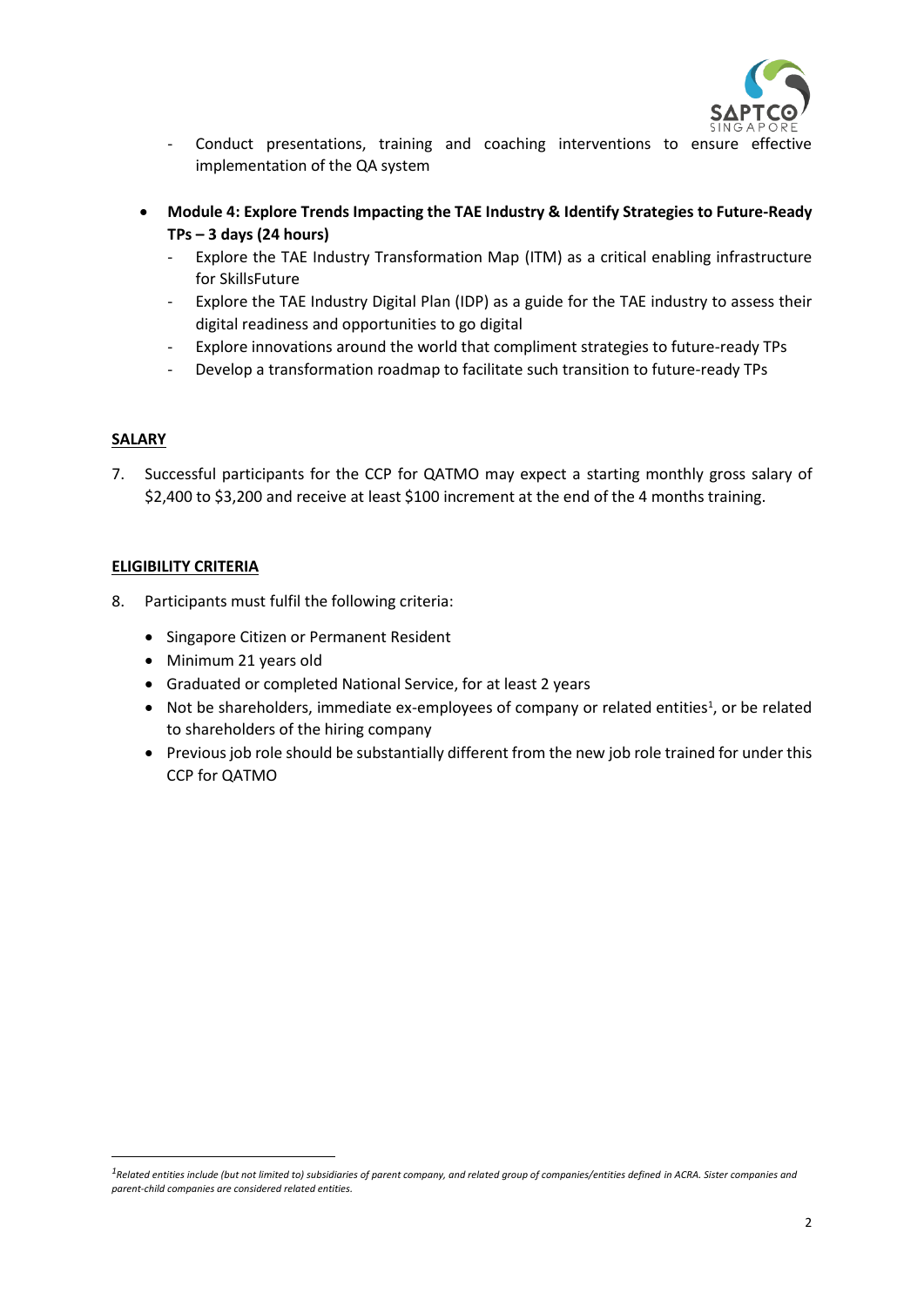

## **FUNDING DETAILS**

9. The employing company will receive the following funding according to the respective requirements:

| <b>Funding to Employers</b> | <b>Standard Rate</b><br>(Singapore Citizens/Permanent<br>Residents below age of 40)                  | <b>Enhanced Rate</b>                                                                                                                                                                                    |
|-----------------------------|------------------------------------------------------------------------------------------------------|---------------------------------------------------------------------------------------------------------------------------------------------------------------------------------------------------------|
| Salary Support <sup>2</sup> | Up to 70% of Monthly Salary<br>for CCP training duration<br>(capped at \$2,240/month)                | Up to 90% of Monthly Salary<br>for CCP training duration<br>(capped at \$2,880/month)<br>For Long-term Unemployed <sup>3</sup><br>Singapore Citizen (SC) trainees or<br>Mature <sup>4</sup> SC trainees |
| <b>Course Fee Subsidy</b>   | Up to 70% of Course Fee<br>■ Full Course Fee: \$4,800<br>■ Nett Fee payable by Employers:<br>\$1,440 | Up to 90% of Course Fee <sup>5</sup><br>■ Full Course Fee: \$4,800<br>Nett Fee payable by Employers: \$480<br>For SC/PR trainees sponsored by<br><b>SMEs or Mature SC trainees</b>                      |

- 10. As the Jobs Growth Incentive (JGI) will also apply to jobseekers undergoing reskilling through Professional Conversion Programmes (PCPs) and Place and Train (PnT) programmes, temporary funding adjustments have been made during the duration of the JGI.
- 11. For all new hires hired through the CCP for QATMO for the period between 1 September 2020 to 30 September 2022<sup>6</sup>:
	- a. The salary support funding caps stated under paragraph 9. will be halved (i.e. "up to 70% and capped at \$2,240/month" will become "up to 35% and capped at \$1,120/month"), and
	- b. The salary support period will be extended to comprise of the training duration and an additional period of retention which is equivalent to the training duration (i.e. "4 months of training" will become "4 months of training and 4 months of retention").

*<sup>2</sup>All Salary Support are computed based on fixed monthly salary (i.e. basic monthly salary + fixed monthly allowances), according to Ministry of Manpower's definition. Fixed monthly allowance does not include variable allowances, overtime payments, bonus, commission or annual wage supplements, in-kind payments, any form of reimbursements, including for expenses incurred by employee in the course of employment, productivity incentive payments, contributions payable by the employer to any pension or provident fund, including any contributions made on the employee's behalf, gratuity payable on discharge, retrenchment or retirement of employee.*

*<sup>3</sup> Long-term Unemployed SCs refers to individuals who are unemployed for 6 months or more as of the employment start date.*

*<sup>4</sup>Mature SCs refers to individuals aged 40 and above.*

<sup>5</sup>*This includes a 20% course fee subsidy top-up from SSG's SkillsFuture Mid-Career Enhanced Subsidy for mature SCs, or a 20% course fee subsidy top-up from SSG's Enhanced Training Support for SMEs for SME-sponsored SC/PR employees, if applicable.*

<sup>6</sup> *Funding adjustments apply only for Long-term Unemployed/Mature SC new hires for the JGI period of 1 April 2022 – 30 September 2022. All other new hires will be supported based on the standard rate as indicated under paragraph 9.*